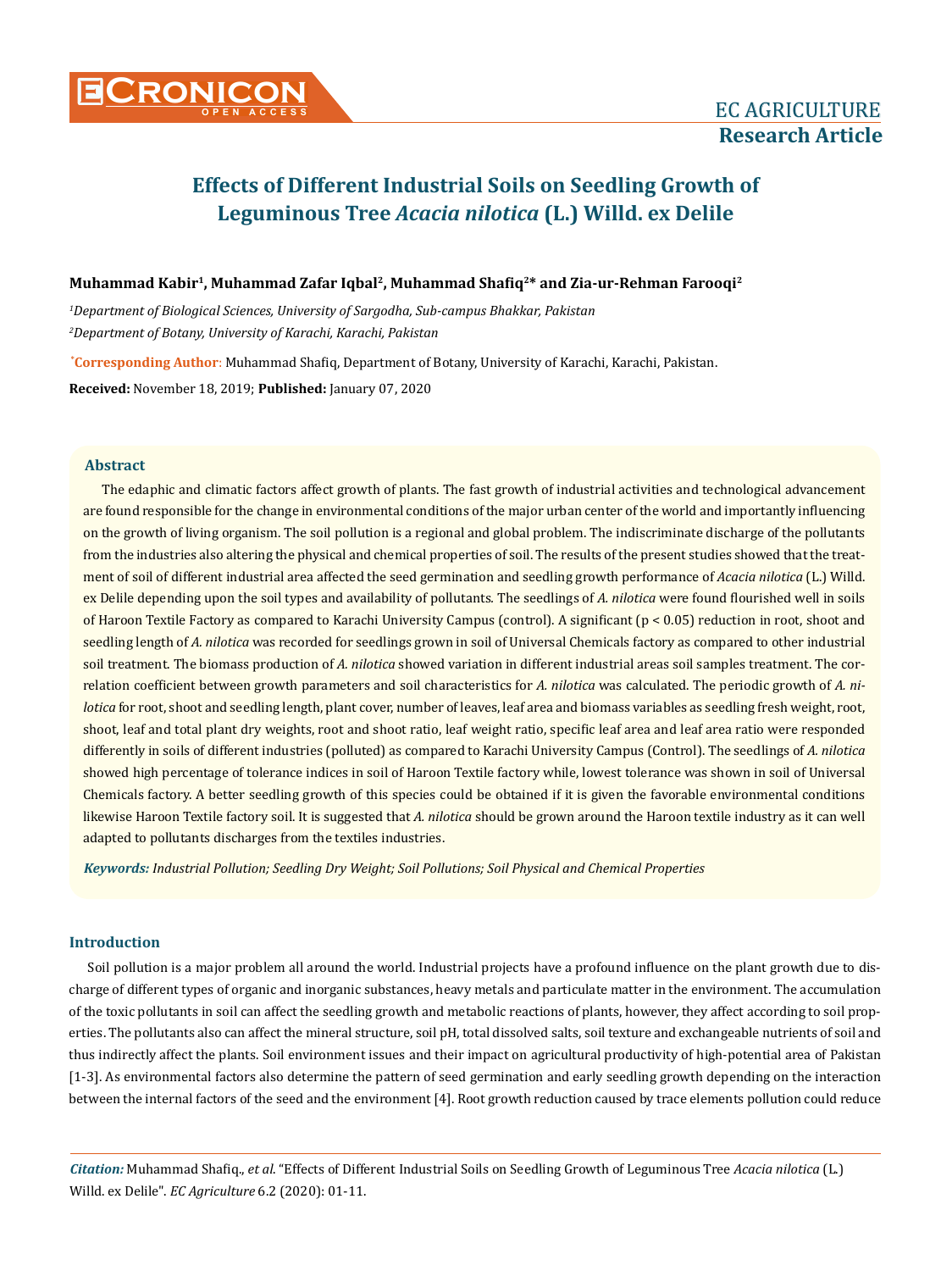their resistance to drought and hence increase their death rate. Growth of different plants may also be reduced, due to the cost of tolerance to the environmental stress [5]. Air, water and land degradation are common reported effect of industrial activities [6-8]. Addition of heavy metal involves disruption in metabolic and enzyme activities and decrease plant growth [9].

*Acacia nilotica* (L.) Willd. ex Delile is a perennial legume shrub or tree and usually 2.5 - 15 meters high and the bark or trunk is whitish when young, rough, black to gray or brown when mature. The crown in India and Pakistan is hemispherical or narrow and erect. The native distribution of *A. nilotica* includes much of Africa and the Indian subcontinent [10]. In Pakistan, *A. nilotica* planted along field borders as windbreaks and shelterbelts. *A. nilotica* has been planted widely for generations in arid and semi-arid regions of India and Pakistan. Consistent increase in organic matter promotes soil aggregation which in turn provides stability to soil against erosion [11] and improves soil texture, structure and microbial biomass [12,13]. The fruit of *A. nilotica* is an indehiscent leathery pod [14]. The pod is variable, dark brown to gray or gray-green, straight or curved, glabrous to velvety, compressed but rather thick, usually strongly constricted between seeds. Seeds are long lived (more than five years) in the soil [15]. Most seeds are "hard" due to impermeable seed coats and can remain dormant in soil for long periods [16]. The growth rates are variable and may mature in eight months under ideal conditions, or not for up to 12 years under harsh conditions, drought and arid environments [17]. The tree plays an important role in the rural economy by providing fuel, fodder, timber, gum and local medicines [18].

Tree plantation considered an important tool for regulation of climate [19]. The response of plant growth in soil of industrial area has become an important subject of great interest in recent years because of their nature of toxicity to plants. Attention has been given in developed countries about the effects of industrial area soil on tree species and little has been done on this aspect in the country on tree species. Therefore, the present study was carried out with the aim to determine the effects of five different soil types collected from industrial areas on seedling growth performance of an economic important legume tree species, *A. nilotica* of Pakistan.

#### **Materials and Methods**

The seed germination and seedling growth experiments were carried out in greenhouse at the Department of Botany, University of Karachi, Karachi, Pakistan. The vigorous and the same size seeds of *Acacia nilotica* were collected from the species growing in the University of Karachi Campus, Karachi, Pakistan. The micropyle ends of seeds were cut to some extent with hygienic scissor to break seed dormancy and seeds were sown in a garden soil at 1.00 cm depth in earthen pots and irrigated with tap watered daily. Later than after two weeks of seed germination, same size seedlings were transplanted in plastic pots of 20 cm in diameter and 9.8 cm in depth having the one soil type of Karachi University Campus as control and four different industrially polluted soils of Indus Battery factory, Universal Chemicals factory, Haroon Textile factory and National Foods Ltd. factory, respectively. There were five replicates for each treatment and the experiments were completely randomized. One seedling was planted in each pot and the plants were watered regularly. During growth after every week reshuffling of pots were also carried out to avoid light or shade or any other greenhouse effects.

Seedling growth parameters such as seedling height, number of leaves, leaf area and plant circumference were noted for eight weeks. After this period, seedlings were taken out from pots, washed their roots with tap water and measured root, shoot and seedlings length, plant circumference, number of leaves and leaf area. The root, shoot and leaves were dried up in an oven at 80°C for 24 hours and their oven dried weights were determined. The root/shoot ratio, leaf weight ratio, specific leaf area and leaf area ratio were also determined as described by Rehman and Iqbal [20]. Table 1 and 2 showed the physical and chemical analysis of soil samples collected from industrial polluted areas namely Indus Battery factory, Universal Chemicals factory, Haroon Textile factory and National Foods Ltd. factory and Karachi University campus (non-polluted) areas [21]*.*

Percentage reduction of different growth parameters of plants grown in industrial soils of polluted site was determined in comparison with a control site using the following formula [22]:

Control - Treatment % Promotion / Reduction = --------------------------- x 100 Control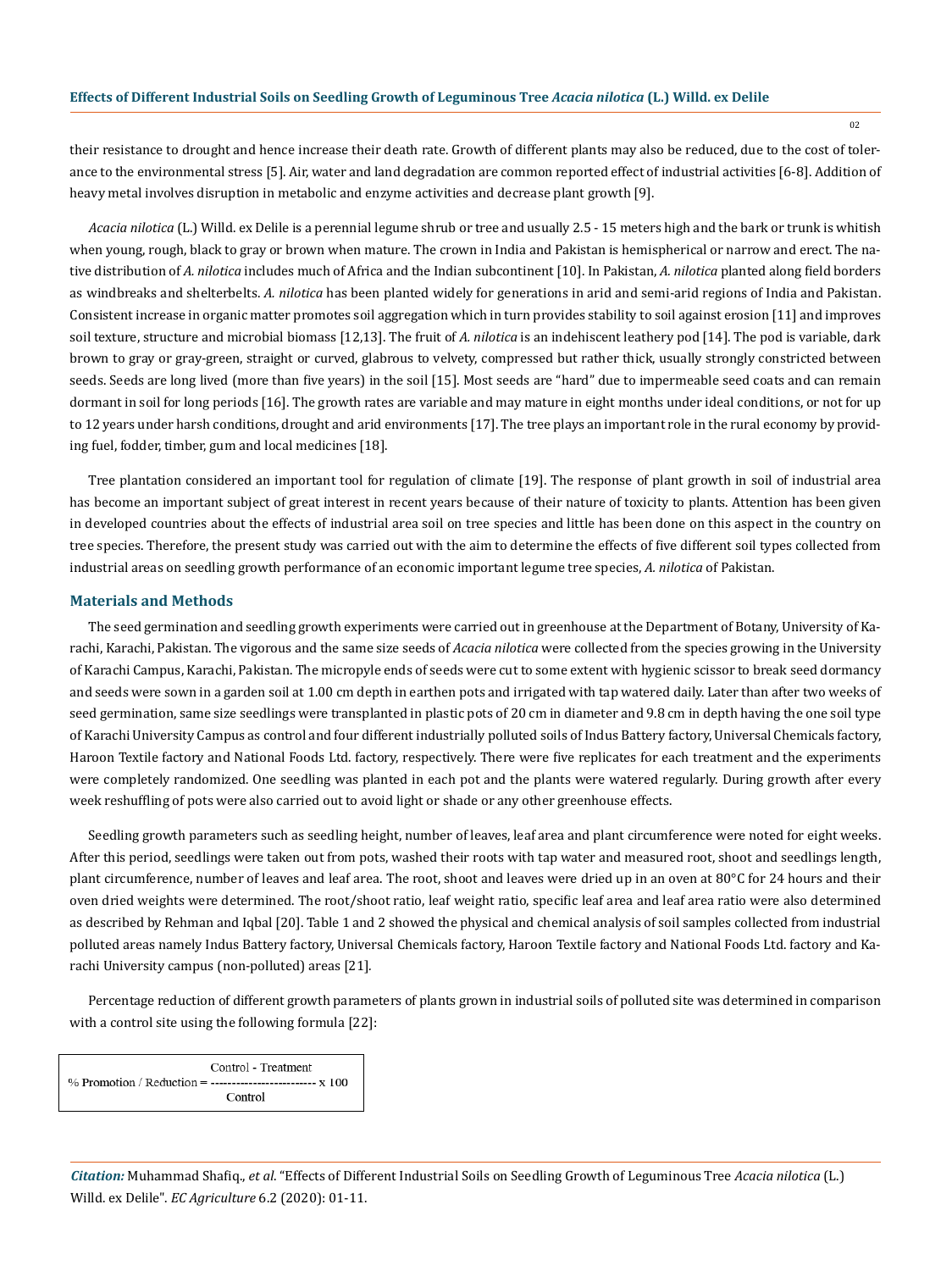| Locality             | M.W.H.C. (%)      | <b>B.D.</b> $(gcc^{-1})$ | Porosity (%)       | Sand $(\%)$        | Silt $(\%)$       | Clay $(\% )$       | Soil texture class |
|----------------------|-------------------|--------------------------|--------------------|--------------------|-------------------|--------------------|--------------------|
| A                    | $22.30 \pm 1.14a$ | $1.36 \pm 0.02$ ab       | $49.0 \pm 2.82ab$  | $24.34 \pm 0.10a$  | $44.28 \pm 0.10c$ | $31.42 \pm 0.19d$  | Clay loam          |
| B                    | $28.91 \pm 0.21$  | $1.27 \pm 0.11a$         | $52.0 \pm 1.41a$   | $29.30 \pm 0.15b$  | $47.00 \pm 0.01d$ | $23.70 \pm 0.14b$  | Silty loam         |
| C                    | $23.12 \pm 0.09a$ | $1.55 \pm 0.11b$         | $41.5 \pm 0.7c$    | $38.80 \pm 0.16c$  | $30.50 \pm 0.19b$ | $30.70 \pm 0.56$ d | Sandy-loam         |
| D                    | $23.88 \pm 0.24a$ | $1.46 \pm 0.09$ ab       | $45.0 \pm 2.82$ bc | $59.80 \pm 1.38$ d | $13.00 \pm 0.71a$ | $27.20 \pm 0.64c$  | Sandy clay loam    |
| Ε                    | $23.91 \pm 0.21a$ | $1.54 \pm 0.05b$         | $42.0 \pm 1.40c$   | $69.44 \pm 0.44e$  | $11.00 \pm 1.0a$  | $19.56 \pm 0.10a$  | Sandy loam         |
| L.S.D.<br>(p < 0.05) | 1.91              | 0.23                     | 5.21               | 2.39               | 2.03              | 1.45               |                    |

# *Table 1: Physical characteristics of different soils.*

*Means followed by the same letter in the column are not significantly different according to Duncan Multiple Range Test at p < 0.05 level. ± Standard Error, L.S.D: Least Significant Difference (Source: Kabir, 2014). Sites: A: Karachi University Campus; B: Indus Battery Factory; C: Universal Chemicals Factory; D: Haroon Textile Factory; E: National Foods Ltd. Factory. Abbreviations: M.W.H.C.: Maximum Water Holding Capacity, B.D.: Bulk Density.*

|                      |                                  | <b>CI</b>                     |                                 |                  |                  | T.0.C. <sub>(g)</sub> |                                 | T.D.S.                          | <b>Exchangeable</b>                                 |              |
|----------------------|----------------------------------|-------------------------------|---------------------------------|------------------|------------------|-----------------------|---------------------------------|---------------------------------|-----------------------------------------------------|--------------|
| <b>Locality</b>      | CaCO <sub>3</sub> (%)            | $(mgl-1)$                     | pH                              | 0.M. (%)         |                  | $S(\mu gg^{-1})$      | $(dS.cm^{-1})$                  | $(mgL-1)$                       | $\left \frac{N}{2}$ (ppm) $\left \frac{K}{2}$ (ppm) |              |
| A                    | $21.60 \pm 1.2b$                 | $00 \pm 0.0a$                 | $7.00 \pm$<br>0.15 <sub>b</sub> | $4.50 \pm 0.28a$ | $2.61 \pm 0.03e$ | 58.75 $\pm$<br>2.86b  | $19.00 \pm$<br>0.3d             | $13.90 \pm$<br>0.7d             | $190 \pm 10b$   156 $\pm$ 4b                        |              |
| B                    | $31.65 \pm 0.27c$                | $00 \pm 0.0a$                 | $6.54 \pm$<br>0.06a             | $7.56 \pm 0.10b$ | $4.38 \pm 0.02d$ | $41.25 \pm$<br>0.12a  | $33.20 \pm$<br>0.6e             | $24.50 \pm$<br>0.3e             | $410 \pm 10c$                                       | $162 \pm 6b$ |
| C                    | $14.15 \pm 0.31a$                | $400 \pm 10c$                 | $6.81 \pm$<br>0.05ab            | $3.23 \pm 0.12a$ | $1.87 \pm 0.04c$ | $40.00 \pm 3.0a$      | $7.20 \pm$<br>0.30 <sub>b</sub> | $5.20 \pm$<br>0.30 <sub>b</sub> | $650 \pm 10e$                                       | $197 \pm 6c$ |
| D                    | $19.75 \pm$<br>0.09 <sub>b</sub> | $710 \pm 25d$                 | $6.66 \pm$<br>0.03a             | $3.26 \pm 0.09a$ | $1.89 \pm 0.01a$ | $45.00 \pm 3.0a$      | $9.60 \pm$<br>0.20c             | $7.10 \pm$<br>0.10c             | $567 \pm$<br>7.0d                                   | $207 \pm 8c$ |
| E                    | $19.55 \pm$<br>0.18 <sub>b</sub> | $140 \pm$<br>5.0 <sub>b</sub> | $7.65 \pm$<br>0.06c             | $3.42 \pm 0.08a$ | $1.98 \pm 0.01$  | $125.00 \pm$<br>4.0c  | $0.80 \pm$<br>0.10a             | $0.60 \pm$<br>0.10a             | $113 \pm$<br>7.0a                                   | $74 \pm 6a$  |
| L.S.D.<br>(p < 0.05) | 2.08                             | 44.52                         | 0.30                            | 0.56             | 0.09             | 10.56                 | 1.25                            | 1.35                            | 32.43                                               | 22.29        |

#### *Table 2: Chemical characteristics of different soils.*

*Means followed by the same letter in the column are not significantly different according to Duncan Multiple Range Test at p < 0.05 level. ± Standard Error, L.S.D: Least Significant Difference (Source; Kabir, 2014). Sites: A: Karachi University Campus; B: Indus Battery Factory; C: Universal Chemicals Factory; D: Haroon Textile Factory; E: National Foods Ltd. Factory. Acronyms, symbols and formulae: CaCO3: Calcium Carbonate; Cl: Chloride; pH: Power of Hydrogen ion; O.M.: Organic Matter; T.O.C.: Total Organic Carbon; S: Sulphur; E.C.: Electrical Conductivity; T.D.S.: Total Dissolved Salts; Na: Sodium; K: Potassium (Source: Kabir, 2014).*

#### **Statistical analysis**

Data of different growth parameters were statistically analyzed by Analysis of Variance (ANOVA) and Duncan Multiple Range Test (DMRT) on personal computer at p < 0.05 level using SPSS version 14.

# **Results**

The effect of soils of different Industrial area (polluted) and Karachi University Campus (non-polluted) on seedling growth and seedling dry weight of *Acacia nilotica* (L.) Willd. ex Delile was recorded (Table 3-8 and figure 1 and 2). Results showed a significant difference

<sup>03</sup>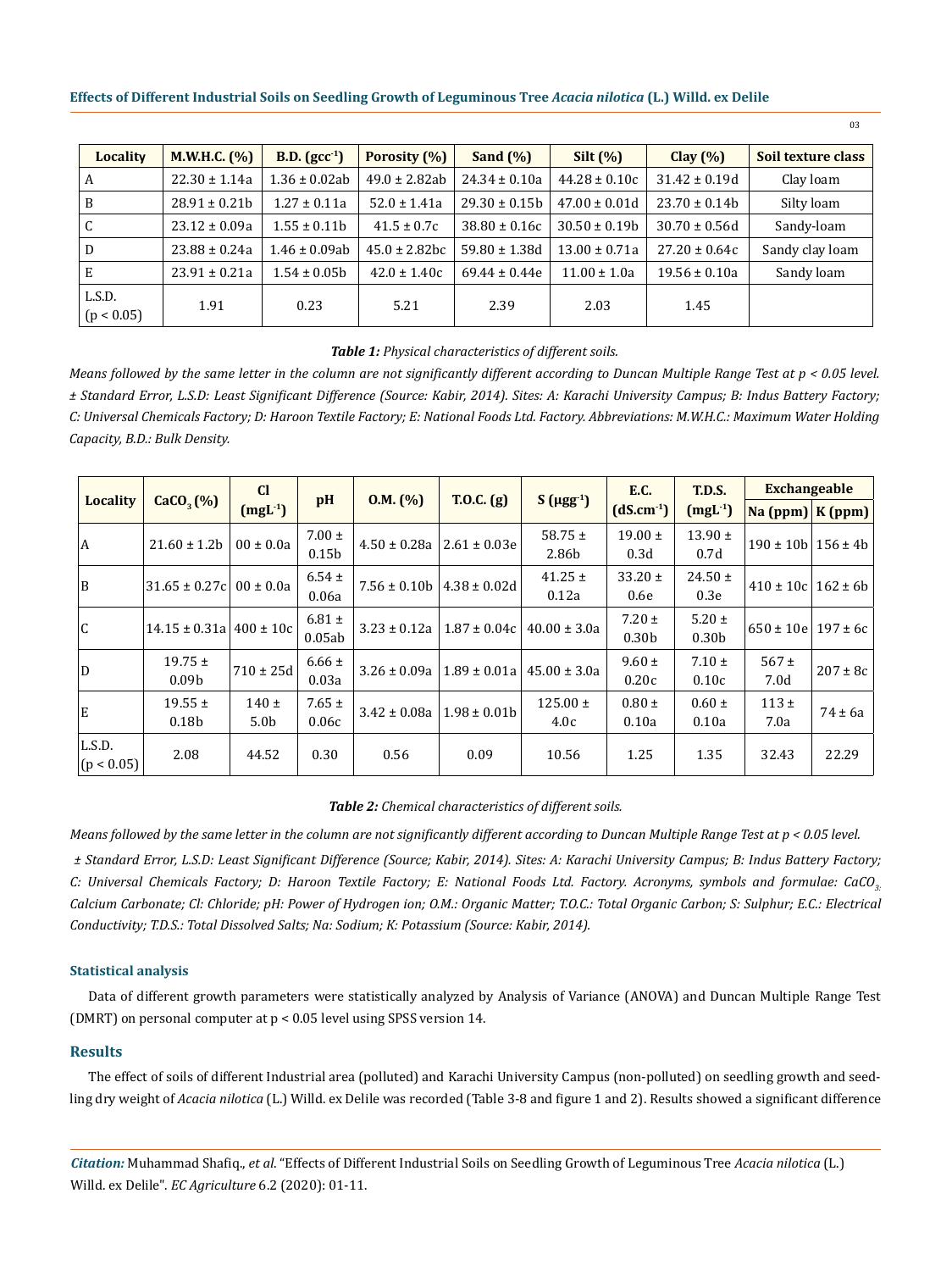in seedling growth of *A. nilotica* grown in different industrial area soil. The soils of Indus Battery, Universal Chemicals, and National Foods Ltd. Factories affected seedling growth of *A. nilotica* as compared to non-polluted soils. The seedlings growth of *A. nilotica* were best in Haroon Textile factory while, significant (p < 0.05) reduction in seedling height, plant cover, number of leaves and plant cover was recorded for seedlings grown in soil of Universal Chemicals factory (Table 3). The biomass variables as seedling fresh weight, root, shoot, leaf and total plant dry weights, root and shoot ratio, leaf weight ratio, specific leaf area and leaf area ratio of *A. nilotica* were highly affected in soils of industries (Table 4). A high percentage reduction in root (39.51%), shoot (37.92%), seedling length (38.35%), number of leaves (51.72%) and leaf size (56.22%) of *A. nilotica* was recorded in soil of Universal Chemical Factory as compared to National Foods Ltd. and Indus Battery. The lowest percentage of reduction for root (14.802%), shoot (14.30%), seedlings length (14.44%) and seedling dry weigh (16.67%), of *A. nilotica* was recorded in soil of National Food Factory (Table 5).

| <b>Treatments</b>   | <b>Root length</b><br>(cm) | <b>Shoot length</b><br>(cm) | <b>Seedling</b><br>length (cm) | <b>Plant cover</b><br>(cm) | Number of<br><b>leaves</b> | Leaf area<br>(Sq cm) |
|---------------------|----------------------------|-----------------------------|--------------------------------|----------------------------|----------------------------|----------------------|
| A                   | $12.30 \pm 0.23b$          | $33.28 \pm 0.94a$           | $45.58 \pm 1.15b$              | $16.00 \pm 0.71$           | $29.00 \pm 1.14a$          | $5.71 \pm 0.29b$     |
| B                   | $9.30 \pm 0.33$ d          | $23.56 \pm 0.85c$           | $32.86 \pm 1.17d$              | $13.20 \pm 1.17c$          | $22.80 \pm 1.16b$          | $2.72 \pm 0.24c$     |
| C                   | $7.44 \pm 0.20e$           | $20.66 \pm 0.51d$           | $28.10 \pm 0.68e$              | $11.60 \pm 0.68c$          | $14.00 \pm 1.22c$          | $2.50 \pm 0.24c$     |
| D                   | $17.26 \pm 0.35a$          | $35.62 \pm 1.21a$           | $52.88 \pm 1.55a$              | $20.00 \pm 1.00a$          | $31.80 \pm 1.43a$          | $6.45 \pm 0.21a$     |
| E                   | $10.48 \pm 0.27c$          | $28.52 \pm 0.76h$           | $39.00 \pm 1.04c$              | $16.40 \pm 0.51b$          | $24.00 \pm 1.64$           | $5.06 \pm 0.22b$     |
| L.S.D. $(p < 0.05)$ | 0.84                       | 2.61                        | 3.39                           | 2.19                       | 3.93                       | 0.72                 |

*Table 3: Growth of Acacia nilotica in soils of different areas.*

*Sites: A: Karachi University Campus; B: Indus Battery Factory; C: Universal Chemicals Factory; D: Haroon Textile Factory; E: National Foods Ltd. Factory. Figures followed by the same letter in the same row are not significantly different according to Duncan Multiple Range Test at p<0.05 level. ± Standard Error, L.S.D. Least Significant Difference.*

| <b>Treatments</b>   | <b>Seedling</b><br>fresh<br>weight (g) | <b>Root dry</b><br>Weight (g)    | <b>Shoot dry</b><br>weight (g)    | weight<br>(g)                     | Leaf dry Total plant<br>dry weight<br>(g) | <b>Root/Shoot</b><br>ratio       | Leaf weight<br>ratio                  | <b>Specific</b><br>leaf area<br>$\left(\text{cm}^{2} \text{ g}^{-1}\right)$ | Leaf area<br>ratio<br>$\left(\text{cm}^2 \text{ g}^{-1}\right)$ |
|---------------------|----------------------------------------|----------------------------------|-----------------------------------|-----------------------------------|-------------------------------------------|----------------------------------|---------------------------------------|-----------------------------------------------------------------------------|-----------------------------------------------------------------|
| l A                 | $0.30 \pm$<br>0.007c                   | $0.03 \pm$<br>0.004ab            | $0.06 \pm$<br>0.007ab             | $0.06 \pm$<br>0.005a              | $0.15 \pm$<br>0.015a                      | $0.50 \pm$<br>0.05 <sub>bc</sub> | $0.41 \pm 0.009a$                     | $90.59 \pm$<br>11.96bc                                                      | $39.79 \pm$<br>5.27ab                                           |
| ΙB.                 | $0.19 \pm$<br>0.013a                   | $0.02 \pm$<br>0.002 <sub>b</sub> | $0.04 \pm$<br>0.004cd             | $0.04 \pm$<br>0.005 <sub>b</sub>  | $0.10 \pm$<br>0.01 <sub>b</sub>           |                                  | $0.50 \pm 0.03b \mid 0.41 \pm 0.013a$ | $67.18 \pm$<br>7.17c                                                        | $27.98 \pm$<br>2.82b                                            |
| l C                 | $0.26 \pm$<br>0.006 <sub>b</sub>       | $0.02 \pm$<br>0.002 <sub>b</sub> | $0.03 \pm$<br>0.002d              | $0.02 \pm$<br>0.002c              | $0.07 \pm$<br>0.006 <sub>b</sub>          | $0.67 \pm 0.08a$                 | $0.32 \pm$<br>0.019b                  | $107.73 \pm$<br>14.58ab                                                     | $35.16 \pm$<br>5.42ab                                           |
| D                   | $0.31 \pm$<br>0.017c                   | $0.03 \pm$<br>0.005a             | $0.07 \pm$<br>0.009a              | $0.08 \pm$<br>0.009a              | $0.18 \pm$<br>0.023a                      | $0.43 \pm$<br>0.04 <sub>bc</sub> | $0.42 \pm 0.009a$                     | $89.70 \pm$<br>9.93bc                                                       | $37.82 \pm$<br>4.83ab                                           |
| ΙE                  | $0.24 \pm$<br>0.01 <sub>b</sub>        | $0.02 \pm$<br>0.000 <sub>b</sub> | $0.05 \pm$<br>0.004 <sub>bc</sub> | $0.04 \pm$<br>0.004 <sub>bc</sub> | $0.11 \pm$<br>0.005 <sub>b</sub>          | $0.41 \pm 0.04c$                 | $0.35 \pm$<br>0.029 <sub>b</sub>      | $139.27 \pm$<br>16.10a                                                      | $47.26 \pm$<br>2.96a                                            |
| L.S.D<br>(p < 0.05) | 0.03                                   | 0.009                            | 0.018                             | 0.016                             | 0.04                                      | 0.15                             | 0.05                                  | 36.48                                                                       | 13.01                                                           |

*Table 4: Fresh, dry weights and ratios of different variables of Acacia nilotica in soils of different areas.*

*Sites: A: Karachi University Campus; B: Indus Battery factory; C: Universal Chemicals Factory; D: Haroon Textile Factory; E: National Foods*  Ltd. Factory. Figures followed by the same letter in the same row are not significantly different according to Duncan Multiple Range Test at *p < 0.05 level. ± Standard Error, L.S.D. Least Significant Difference.*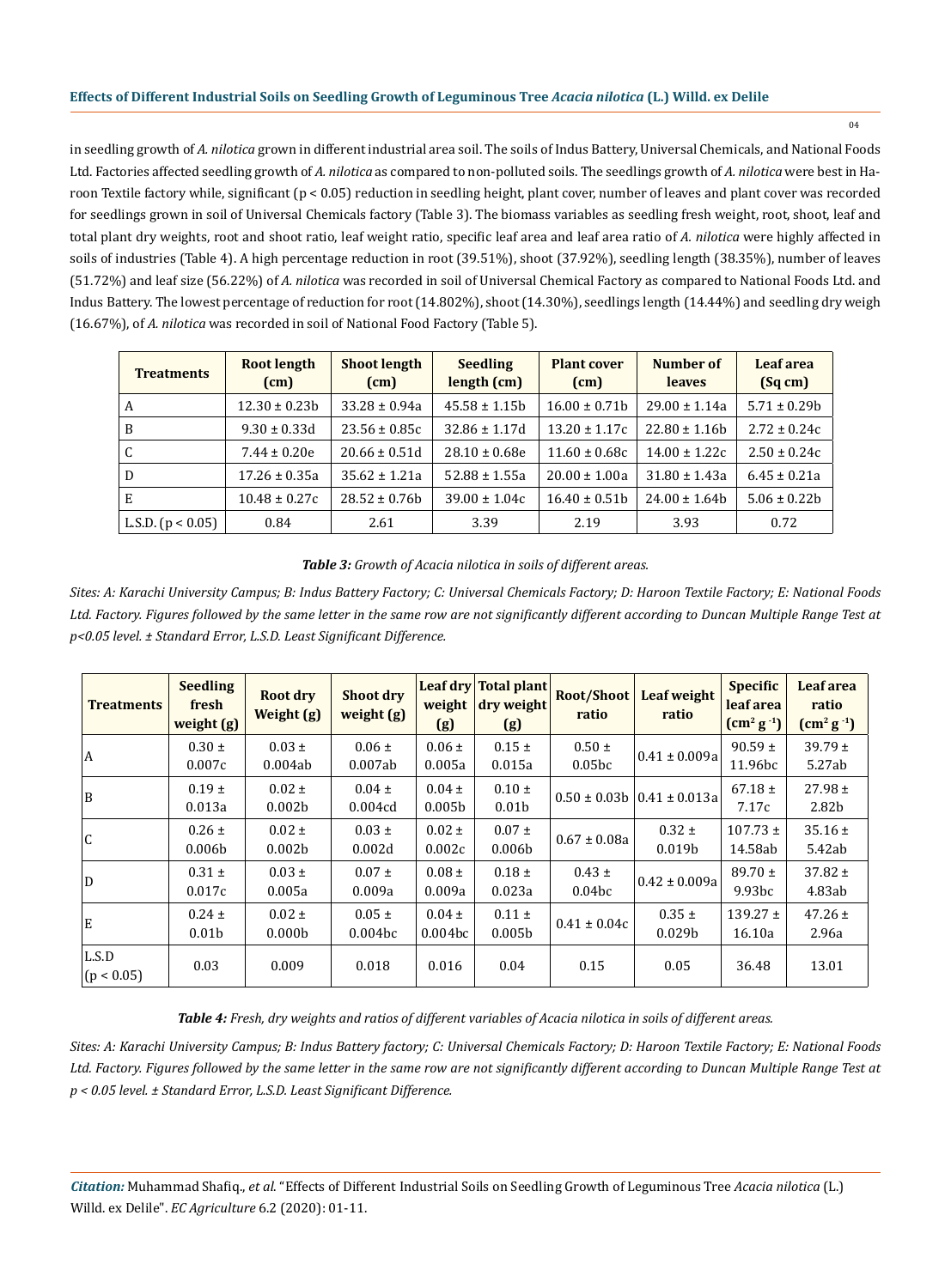| <b>Treatments</b>       | <b>Root</b><br>length | Shoot  <br>length | Seedling<br>length | cover    | <b>Plant   Number</b><br>of leaves | Leaf<br>area | fresh<br>weight | weight   | Seedling   Root dry   Shoot dry   Leaf dry  <br>weight | weight   | Total plant<br>dry weight |
|-------------------------|-----------------------|-------------------|--------------------|----------|------------------------------------|--------------|-----------------|----------|--------------------------------------------------------|----------|---------------------------|
| l A                     | $-24.39$              | $-29.21$          | $-27.91$           | $-17.50$ | $-21.38$                           | -52.36       | $-36.67$        | $-33.33$ | $-33.33$                                               | $-33.33$ | $-33.33$                  |
| <sup>B</sup>            | $-39.51$              | $-37.92$          | $-38.35$           | $-27.50$ | $-51.72$                           | $-56.22$     | $-86.36$        | $-33.33$ | $-50.00$                                               | $-66.67$ | $-53.33$                  |
| $\overline{\mathsf{C}}$ | $+40.33$              | $+7.03$           | $+16.02$           | $+25.00$ | $+9.65$                            | $+12.96$     | $+3.33$         | 00.00    | $+16.67$                                               | $+33.33$ | $+20.00$                  |
| D                       | $-14.80$              | $-14.30$          | $-14.44$           | $+2.50$  | $-17.24$                           | $-11.38$     | $-20.00$        | $-33.33$ | $-16.67$                                               | $-33.33$ | $-26.67$                  |

*Table 5: Percentage reduction in growth of Acacia nilotica in soils of different factories in comparison with control soil.Symbol: +: Percentage increase; -: Percentage decreased.*

*Sites: A: Indus Battery Factory; B: Universal Chemicals Factory; C: Haroon Textile Factory; D: National Foods Ltd. Factory.*

| <b>Growth parameters</b> | <b>M.W.H.C.</b> | <b>B.D.</b> | <b>Porosity</b> | Sand     | <b>Silt</b> | <b>Clay</b> |
|--------------------------|-----------------|-------------|-----------------|----------|-------------|-------------|
| Root length              | $-0.226$        | $-0.069$    | 0.083           | 0.347    | $-0.418*$   | 0.055       |
| Shoot length             | $-0.379$        | $-0.083$    | 0.106           | 0.257    | $-0.318$    | 0.071       |
| Seedling size            | $-0.329$        | $-0.080$    | 0.099           | 0.296    | $-0.361$    | 0.066       |
| Plant cover              | $-0.244$        | 0.058       | $-0.044$        | $0.487*$ | $-0.521**$  | $-0.147$    |
| Number of leaves         | $-0.093$        | $-0.316$    | 0.334           | 0.161    | $-0.169$    | $-0.058$    |
| Leaf area                | $-0.480*$       | 0.089       | $-0.066$        | $0.397*$ | $-0.459*$   | 0.00        |
| Seedling fresh weight    | $-0.686**$      | $-0.260$    | $-0.241$        | 0.122    | $-0.292$    | $0.517**$   |
| Root dry weight          | $-0.686**$      | 0.260       | $-0.241$        | 0.122    | $-0.292$    | $0.517**$   |
| Shoot dry weight         | $-0.224$        | $-0.034$    | 0.042           | 0.006    | $-0.106$    | 0.336       |
| Leaf dry weight          | $-0.273$        | $-0.059$    | 0.076           | 0.271    | $-0.315$    | 0.007       |
| Total plant dry weight   | $-0.142$        | $-0.275$    | 0.290           | 0.067    | $-0.122$    | 0.155       |

*Table 6: Pearson's correlation of soil physical characteristics and growth parameters of Acacia nilotica. \*, \*\* Correlation is significant at the p < 0.05 and p < 0.01 levels, respectively (2-tailed). Abbreviation: M.W.H.C.: Maximum Water Holding Capacity; B.D.: Bulk Density (Source: Kabir, 2014).*

| <b>Growth parameters</b> | CaCO <sub>2</sub> | <sub>Cl</sub> | pH       | 0.M.       | <b>T.O.C.</b> | S        | <b>E.C.</b> | <b>T.D.S.</b> | <b>Na</b> | K        |
|--------------------------|-------------------|---------------|----------|------------|---------------|----------|-------------|---------------|-----------|----------|
| Root length              | $-0.006$          | $0.541**$     | $-0.138$ | $-0.274$   | $-0.273$      | $-0.055$ | $-0.118$    | $-0.115$      | 0.018     | 0.262    |
| Shoot length             | $-0.028$          | 0.265         | 0.100    | $-0.289$   | $-0.288$      | 0.147    | $-0.148$    | $-0.146$      | $-0.290$  | 0.040    |
| Seedling size            | $-0.020$          | 0.373         | 0.013    | $-0.289$   | $-0.288$      | 0.075    | $-0.140$    | $-0.138$      | $-0.181$  | 0.123    |
| Plant cover              | $-0.046$          | $0.415*$      | 0.129    | $-0.323$   | $-0.322$      | 0.214    | $-0.256$    | $-0.253$      | $-0.176$  | $-0.012$ |
| Number of leaves         | 0.254             | 0.125         | $-0.018$ | $-0.009$   | $-0.007$      | 0.089    | 0.095       | 0.098         | $-0.319$  | 0.000    |
| Leaf area                | $-0.162$          | 0.298         | 0.264    | $-0.430*$  | $-0.429*$     | 0.295    | $-0.324$    | $-0.323$      | $-0.340$  | $-0.068$ |
| Seedling fresh weight    | $-0.503*$         | $0.524**$     | $-0.047$ | $-0.600**$ | $-0.599**$    | $-0.145$ | $-0.363$    | $-0.365$      | 0.157     | $0.414*$ |
| Root dry weight          | $-0.123$          | $0.414*$      | $-0.294$ | $-0.201$   | $-0.200$      | $-0.304$ | $-0.021$    | $-0.021$      | 0.255     | $0.438*$ |
| Shoot dry weight         | $-0.007$          | 0.270         | 0.070    | $-0.239$   | $-0.238$      | 0.125    | $-0.133$    | $-0.131$      | $-0.212$  | 0.035    |
| Leaf dry weight          | 0.143             | 0.286         | $-0.214$ | $-0.065$   | $-0.064$      | $-0.144$ | 0.105       | 0.107         | $-0.058$  | 0.259    |
| Total plant dry weight   | 0.041             | 0.320         | $-0.118$ | $-0.168$   | $-0.167$      | $-0.064$ | $-0.013$    | $-0.012$      | $-0.075$  | 0.209    |

*Table 7: Pearson's correlation of soil chemical characteristics and growth parameters of Acacia nilotica.*

*\*, \*\* Correlation is significant at the p < 0.05 and p < 0.01 levels, respectively (2-tailed).*

*Abbreviation: CaCO3: Calcium Carbonate; Cl: Chloride; pH: Power of Hydrogen ion; O.M.: Organic Matter; T.O.C.: Total Organic Carbon; S: Sulphur; E.C.: Electrical Conductivity; T.D.S.: Total Dissolved Salts; Na: Sodium; K: Potassium (Source: Kabir, 2014).*

*Citation:* Muhammad Shafiq., *et al*. "Effects of Different Industrial Soils on Seedling Growth of Leguminous Tree *Acacia nilotica* (L.) Willd. ex Delile". *EC Agriculture* 6.2 (2020): 01-11.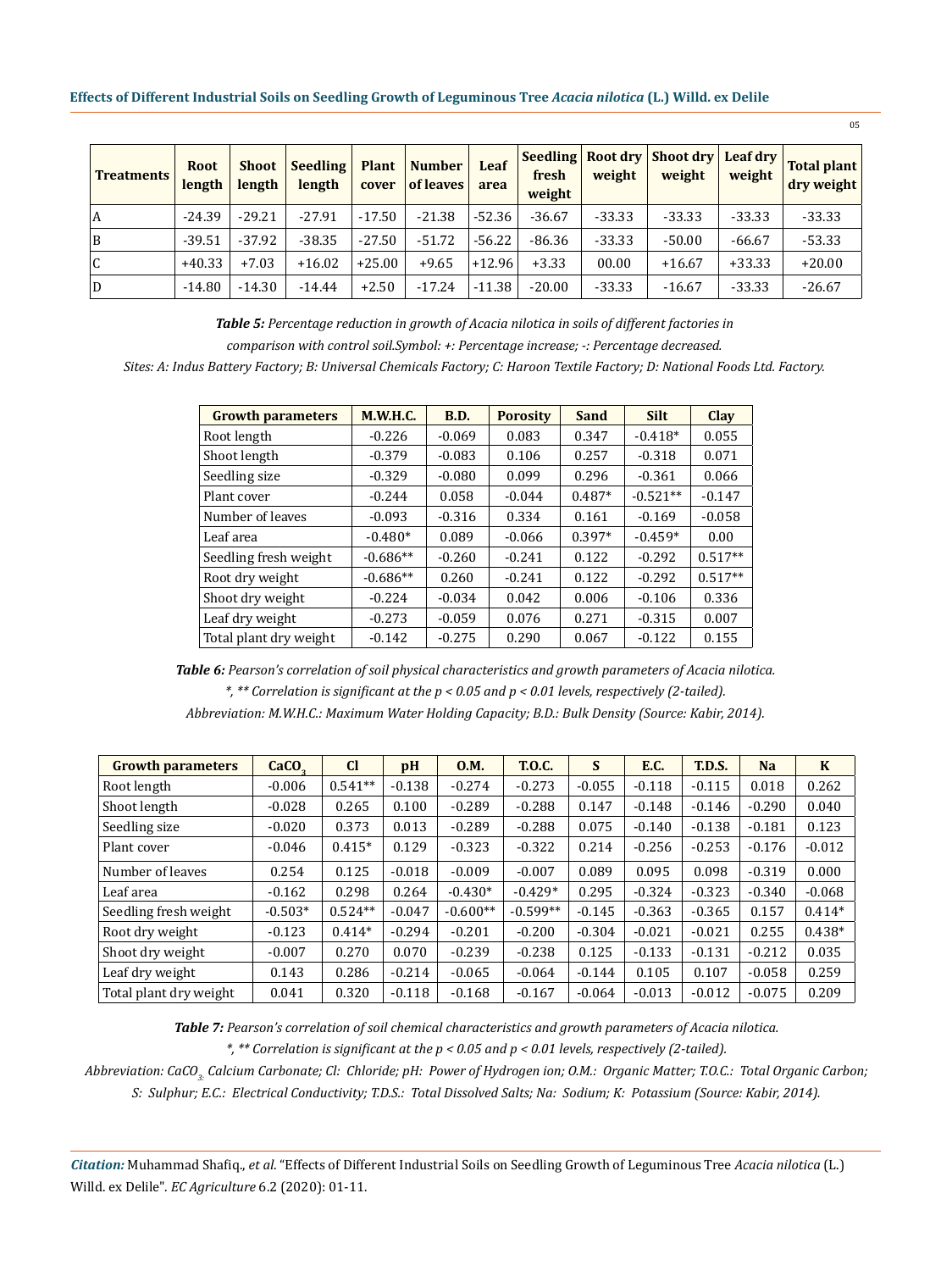| <b>Haroon Textile Factory</b> | National Foods Ltd. Factory   Indus Battery Factory |       | <b>Universal Chemicals Factory</b> |  |
|-------------------------------|-----------------------------------------------------|-------|------------------------------------|--|
| 140.32                        | 85.20                                               | 75.60 | 60.48                              |  |

*Table 8: Percentage of tolerance in seedlings of Acacia nilotica against different industrial soil as compared to control.*



*Figure 1: Growth of Acacia nilotica in different soils (a) and after harvest (b). Sites: A: Karachi University Campus Soil; B: Indus Battery Factory Soil; C: Universal Chemicals Factory Soil; D: Haroon Textile Factory Soil; E: National Foods Ltd. Factory Soil.*

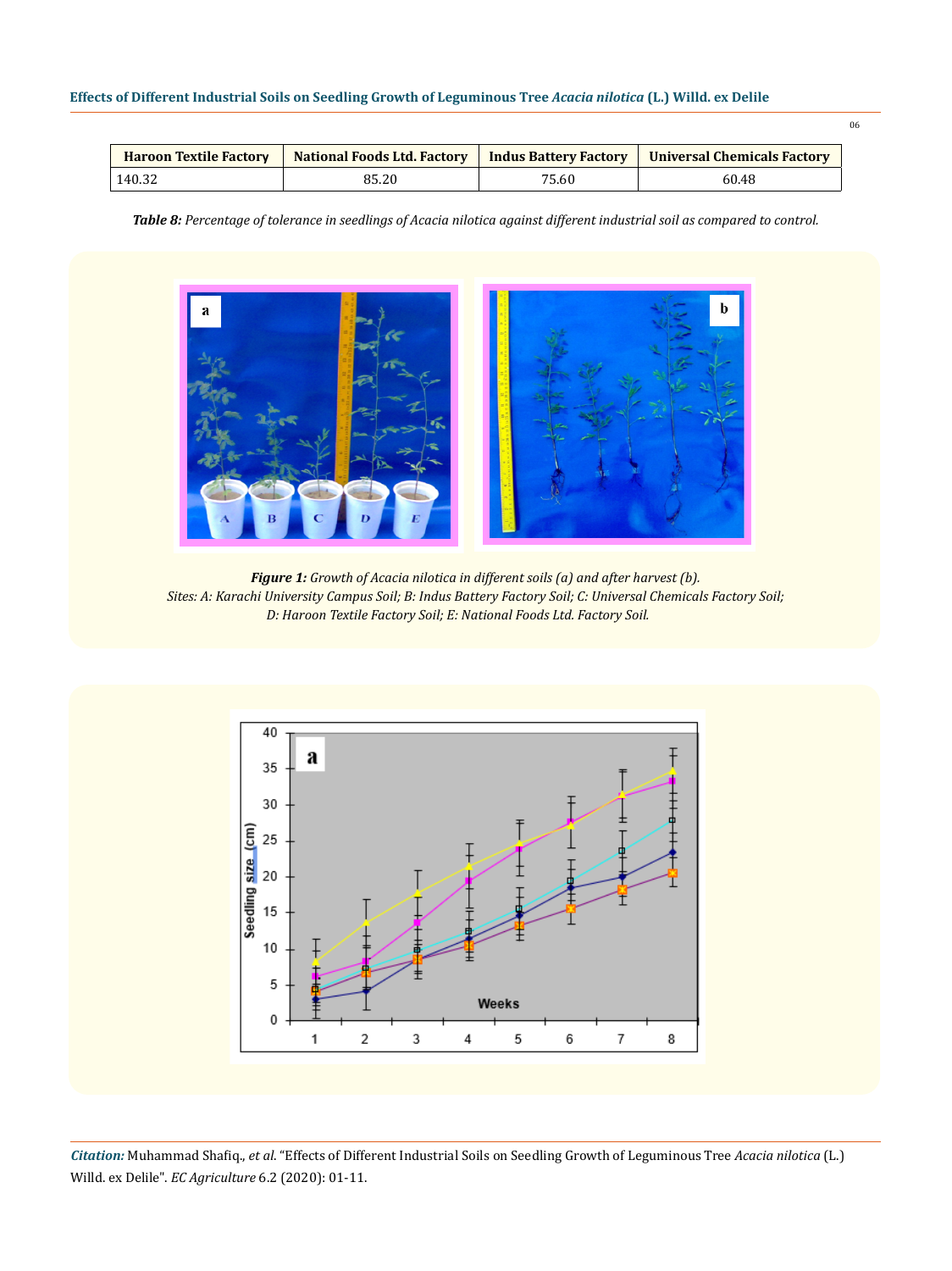

*Figure 2: Seedling size (a), number of leaves (b) and plant circumference (c) of Acacia nilotica growing in soils of five different areas.*

 $\mathbf{1}$ 

 $\sqrt{2}$ 

 $\overline{4}$ 

3

 $\,$  5  $\,$ 

6

 $\overline{7}$ 

The correlation coefficient between growth parameters and soil characteristics was calculated (Table 6). A positive and negative correlation found in soil physical characteristics and growth parameters of *A. nilotica*. Seedling fresh weight and root dry weight were significantly (p < 0.01) positive correlated with clay particles. In soil chemical characteristics, chloride contents showed positive correlation with root length, clay particles and root dry weight at significance level (p < 0.01). At same significance level of negative correlation was found for maximum water holding capacity and silt with root dry weight and plant cover, respectively. Others growth and soil characteristics doesn't show any correlation at the significance level. Cross correlation among growth parameters showed that all parameters were significantly  $(p < 0.01)$  positive correlated except root dry weight which has non-significant cross correlation with plant cover, number of leaf and leaf area (Table 7).

*Citation:* Muhammad Shafiq., *et al*. "Effects of Different Industrial Soils on Seedling Growth of Leguminous Tree *Acacia nilotica* (L.) Willd. ex Delile". *EC Agriculture* 6.2 (2020): 01-11.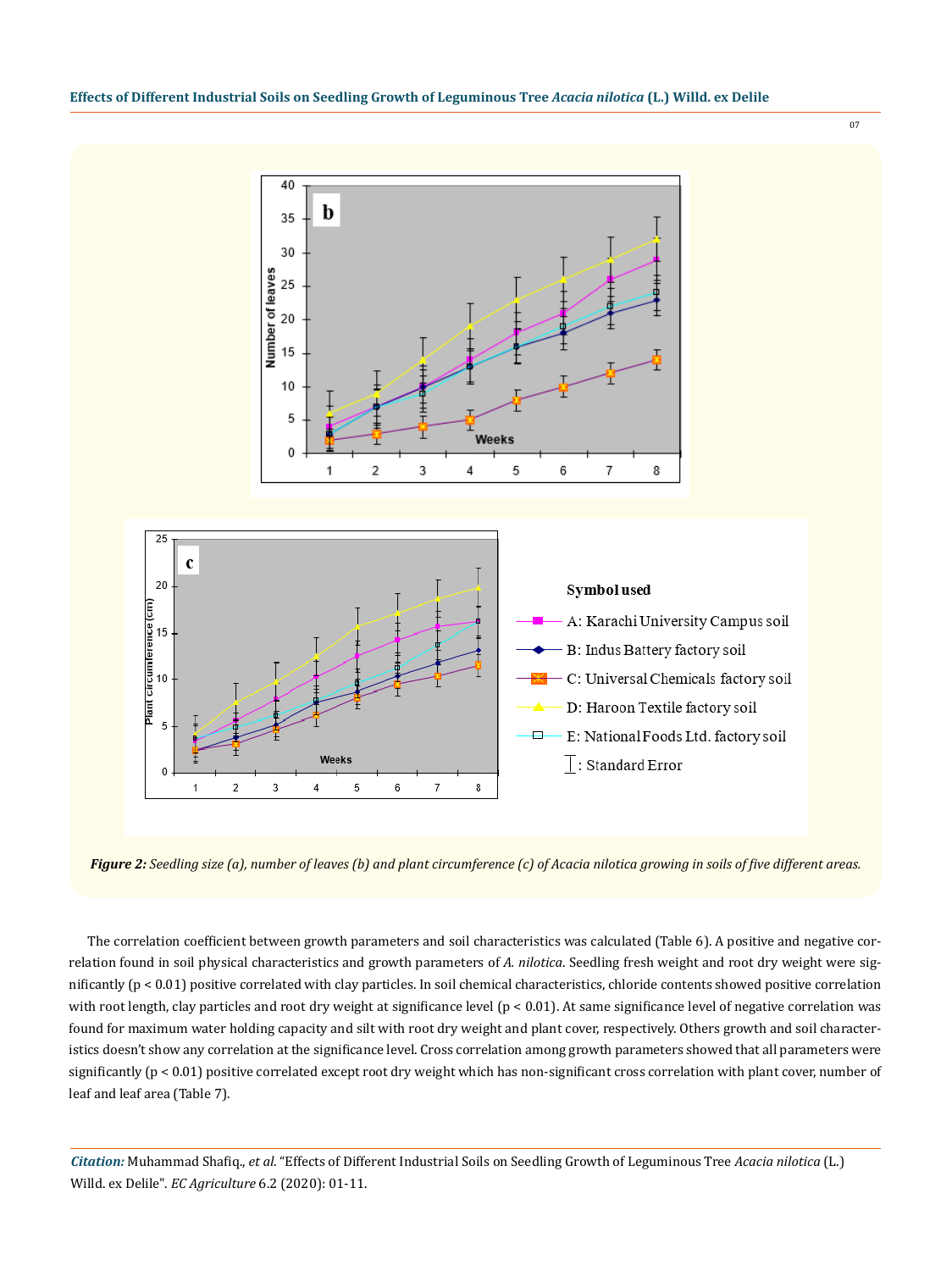The seedling height, number of leaves and plant circumference were slightly increased from  $2<sup>nd</sup>$  week to  $8<sup>th</sup>$  week but this increment was more prominent for seedlings raised from soil of Haroon Textile factory. In soil of Universal Chemicals all these periodical growth parameters were reduced indicating that species cannot flourish well in chemical polluted soils. In Karachi University Campus soil, Indus Battery factory soil and National Foods Ltd., factory soil these periodical growth parameters have their range between that were recorded for Haroon Textile and Universal Chemicals factory soils.

The seedlings of *A. nilotica* were tested for tolerance indices to soil of industrial and control areas. Tolerance indices of *A. nilotica*  showed highest tolerance index in soil of Haroon Textile factory while, the lowest tolerance index was shown in soil of Universal Chemicals factory (Table 8). The seedling of *A. nilotica* showed tolerance index in response to polluted soil treatment of Haroon Textile (140.32%), National Foods Ltd (85.20%), Indus Battery (75.60%) and Universal Chemicals factory (60.48%), as compared to control, respectively.

#### **Discussion**

*Acacia nilotica* (L.) Willd. ex Delile well is adapted to varieties of soil. Seed germination and seedling growth performance influenced by soils types. The industrial area soils collected from Indus Battery, Universal Chemicals, Haroon Textile and National Foods Ltd. factories affected seedling growth, leaf area, number of leaves and seedling biomass production of *Acacia nilotica* (L.) Willd. ex Delile as compared to non-industrial area treated soil. The failure after germination to elongate under higher application of the functional inhibitors may be an effect of retarded water absorption, retarded cell divisions and cell elongation in the embryo. Such changes lead to overall reduction in catabolic and anabolic activities related to these processes. Thus, blockage of any one of the activities leading to germination may entirely reduce the phenomenon of germination and can lead to inhibition of seedling growth. For different woody plant species, seedling establishment is the vital phase in their life cycle [23,24]. The seedlings of *A. nilotica* were flourished well in soils of Haroon Textile factory while, significant reduction in growth was recorded for seedlings grown in soil of Universal Chemicals factory. Our findings clarify that soil of Universal chemical factory doesn't support the growth of *A. nilotica* as chemical pollutants have toxic effects on growth of living organisms. The result of the present studies showed that the treatment of polluted soil decreased high percentage of seedling dry weight of *A. nilotica* as compared to control. It was reported that a decrease in leaf fresh as well as dry weight is concerned with diverse forms of contaminants which are discharged into the surroundings by an industrial estate. The leaf area leaf fresh and dry weight of polluted sites species were significantly reduced when compared with leaved of non-polluted sites. These investigations are in agreement with those of Sibak and Gulyas [25]. He found air polluting substances from industrial region of Hungary responsible for leaf anatomical changes in *Perishing acaluous* oak. The condensed leaf size, vegetation disturbances, due to different air born pollutants observed [26,27]. The yield of a plant is mainly dependent on its metabolic activities which include the rate of photosynthesis and respiration but both these processes may be affected in industrial areas as a result of different types of industrial pollutants. In the present study seedlings growth of *A. nilotica* affected which might be due to disturbance in the rate of photosynthesis and respiration activities. A high percentage of inhibition in root, shoot and seedling length of *A. nilotica* was found with the treatment of polluted soil of Universal Chemicals factory. The seedling growth of selected plants specie (*Acacia nilotica*) was found retarded by increasing level of industrial pollutants in the field conditions. The effects of toxic substances are dependent on the quantity of toxic substances absorb from the particular environment. The toxic effects of some pollutants may be large sufficient and are pronounced that plant growth is inhibited before a large amount of that pollutants could be translocated [28]. Mathur., *et al*. [29] reported that high contents of cadmium and chromium (100 - 250 ppm) affected early seedling growth behaviour of *Allium cepa*. The cause of inhibition in seedling length due to metal toxicity may be the decline in meristematic cells exists in this growing region and some enzymes enclosed in the cotyledon and endosperms. In normal conditions cells remain active and initiate to assimilate and store food which is changed into soluble type and translocated to the plumule and radical tips for enzymatic action of amylase which transfer starch into sugar and other enzyme proteases which act on protein. So, when actions of hydrolytic enzyme are affected, the food substances could not reach to the radical and plumule finally affect the seedling length. The seedling of *A. nilotica* showed lowest tolerance index in response to polluted soil treatment of Indus Battery followed by Universal Chemicals factory, Haroon Textile and National Foods Ltd as compared to control, respectively. As soil act as basic medium for plant growth and development. The control (non-polluted) soil is best one for proper seed germination and seedling growth of different plant species but some affected soils

*Citation:* Muhammad Shafiq., *et al*. "Effects of Different Industrial Soils on Seedling Growth of Leguminous Tree *Acacia nilotica* (L.) Willd. ex Delile". *EC Agriculture* 6.2 (2020): 01-11.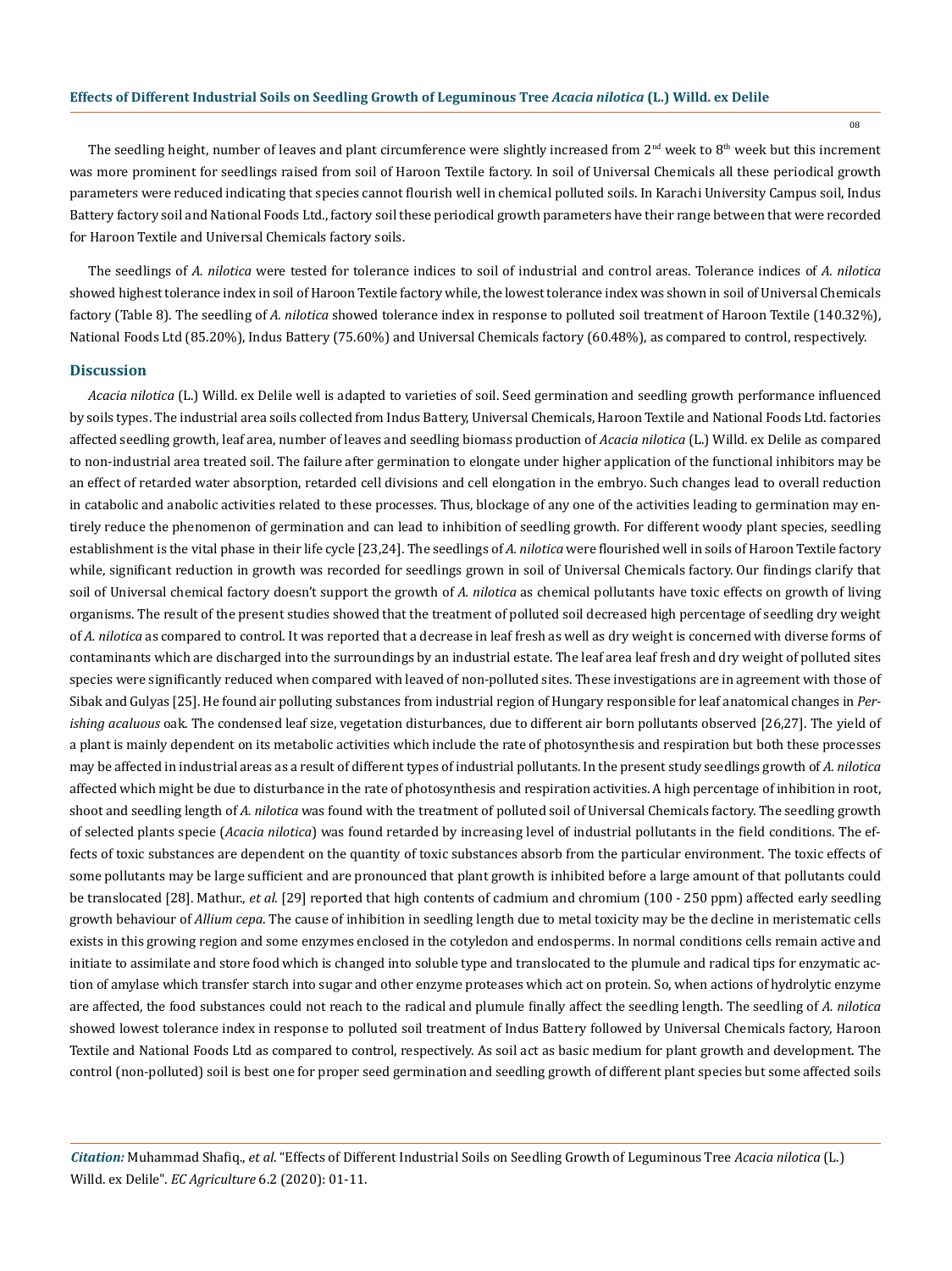09

can also promote the seedling growth of some species as in present study soil of Haroon Textile factory promoted growth of *A. nilotica*. Such investigations were also carried out by some other workers that seed germinations and seedling growth of seeds of *Albizia lebbeck* and *Dalbergia sissoo* collected from polluted regions of the city demonstrated considerable decline in germination rate as compared to the seeds collected from the less infected areas [30]. The growth of *Pongamia pinnata* and *Albizia lebbeck* was significantly decreased in seedling developed from the pollution infected seeds than to control area seeds. Seedling growth of *Cassia fistula* L. was found significantly decreased with the treatment of Indus Battery, Dalda Limited and Shafi tannery area soils [32]. The soil is the main reservoir of mineral and nutrients. The addition of toxic materials in soil due to industrial activities disturbed the physical and chemical characteristics of the soil and plant growth [33]. The positive and negative correlation between soil properties and seedling growth parameters of *A. nilotica* was observed. The Pearson analysis showed that maximum water holding capacity of soil, silt particles, Total dissolved salts, sodium and calcium carbonate contents of industrial areas soil were negatively correlated to root, shoot, seedling length, plant cover, leaf area and total plant dry weight of *A. nilotica*.

# **Conclusion**

Soil pollution is a worldwide problem and has an important concern for environment and plants growth. It was concluded from present study that the treatment of Universal Chemicals Factory soil induced significant (p < 0.05) reduction in root, shoot, seedling length, plant cover, number of leaves, leaf area and biomass production of *A. nilotica* over the soil of the control area. *A. nilotica* should not plant around such types of chemical industries due to low tolerance to pollutants. A strict inspection, monitoring and implementation of environmental laws by Environmental Protection Authority team is recommended against the industries polluting the environment of the industrial sites of the Karachi, Pakistan.

#### **Acknowledgement**

We are highly grateful to Chairman, Department of Botany and the University authorities for providing us space and facilities for conducting the Ph. D. research. We are thankful to the learned referee regarding their guidance and critical review on the manuscript.

#### **Conflict of Interest**

There is no conflict of interest among all authors.

# **Bibliography**

- 1. Zia MS., *et al*. "Soil environment issues and their impact on agricultural productivity of high-potential area of Pakistan". *Science Vision* 4 (1998): 56-61.
- 2. Ahmad I., *et al*[. "Effect of cadmium on seed germination and seedling growth of four wheat \(Triticum aestivum L.\) Cultivars".](https://www.researchgate.net/publication/236016436_Effect_of_cadmium_on_seed_germination_and_seedling_growth_of_four_wheat_Triticum_aestivum_L_cultivars) *Pakistan Journal of Botany* [44 \(2012\): 1569-1574.](https://www.researchgate.net/publication/236016436_Effect_of_cadmium_on_seed_germination_and_seedling_growth_of_four_wheat_Triticum_aestivum_L_cultivars)
- 3. Shafiq M., *et al*. "Poison Land. Vegetation of disturbed and polluted areas in Pakistan". Strategic book publishing and rights agency USA (2019): 173.
- 4. [Karataglis SS. "Zinc and copper effects on metal tolerant and non-tolerant clones of](https://link.springer.com/article/10.1007/BF00986797) *Agrostis tenuis*". *Plant Systematic Evolution* 134 [\(1980\): 173-182.](https://link.springer.com/article/10.1007/BF00986797)
- 5. [Hagemeyer J. "Ecophysiology of plant growth under heavy metal stress". In: Prasad MNV, Hagemeyer J \(eds.\) heavy metal stress in](https://link.springer.com/chapter/10.1007/978-3-662-07745-0_8) [plants. From molecules to ecosystems. Springer, Berlin \(1999\) : 157-182.](https://link.springer.com/chapter/10.1007/978-3-662-07745-0_8)
- 6. Robinson B., *et al*[. "Cadmium adsorption by rhizobacteria: implications for New Zealand pastureland".](https://www.sciencedirect.com/science/article/abs/pii/S0167880901001463) *Agriculture, Ecosystems and Environment* [87 \(2001\): 315–321.](https://www.sciencedirect.com/science/article/abs/pii/S0167880901001463)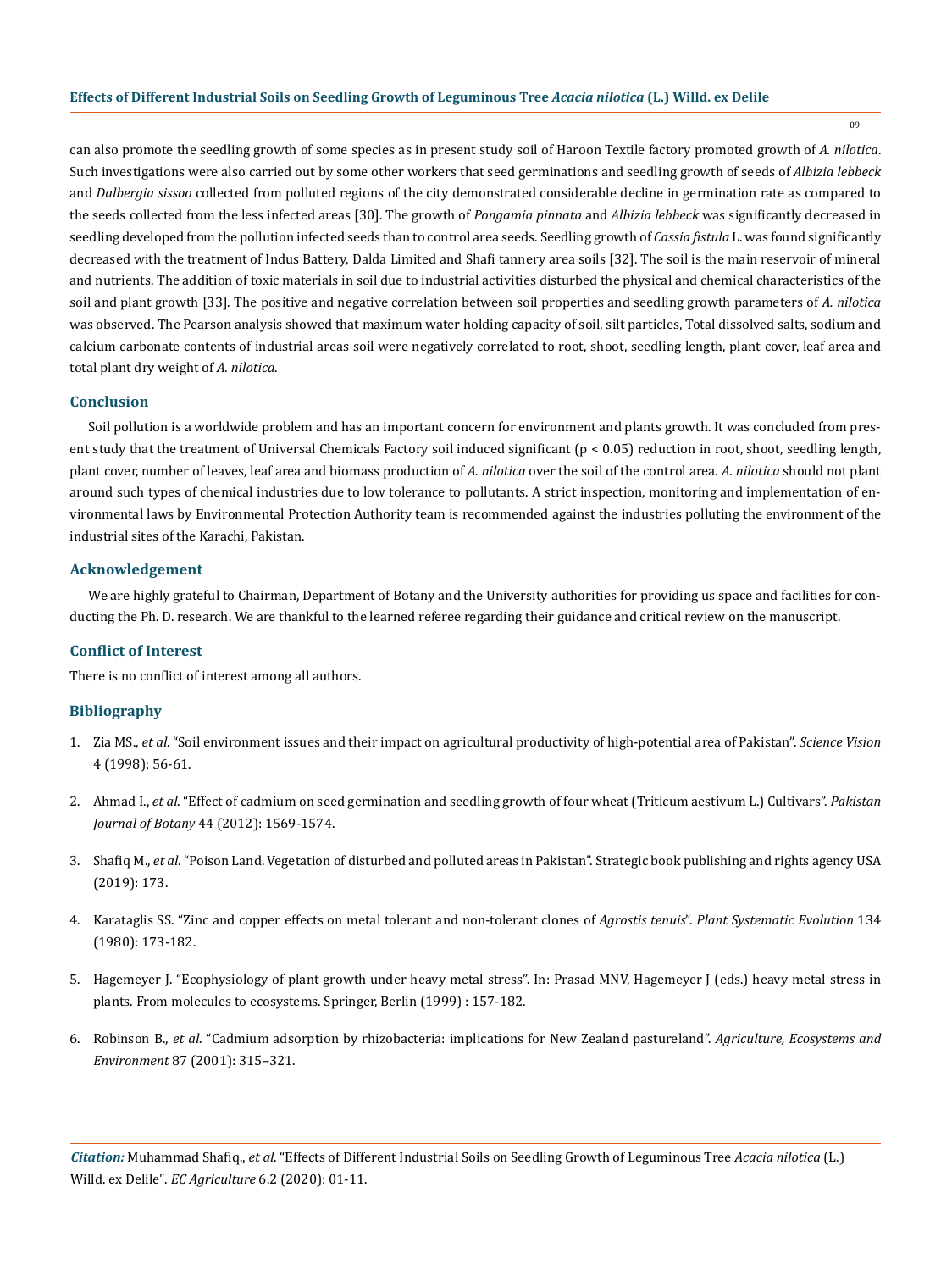- 7. [Singh G and Bhati M. "Mineral accumulation, growth, and physiological functions in Dalbergia sissoo seedlings irrigated with different](https://www.tandfonline.com/doi/abs/10.1081/ESE-120024456)  effluents". *[Journal of Environmental Science and Health A](https://www.tandfonline.com/doi/abs/10.1081/ESE-120024456)* 38 (2003): 2679–2695.
- 8. Khan FI., *et al*[. "An overview and analysis of site remediation technologies".](https://www.sciencedirect.com/science/article/pii/S0301479704000313) *Journal of Environmental Management* 71 (2004): 95–122.
- 9. Cenkci S., *et al*[. "Lead contamination reduces chlorophyll biosynthesis and genomic template stability in Brassica rapa L".](https://www.sciencedirect.com/science/article/abs/pii/S0098847209002020) *Environmen[tal and Experimental Botany](https://www.sciencedirect.com/science/article/abs/pii/S0098847209002020)* 67 (2010): 467–473.
- 10. [Cox ML. "Homichloda barker \(Jacoby\) \(Coleoptera: Chrysomelidae: Alticinae\) a candidate agent for the biocontrol of prickly acacia,](https://www.researchgate.net/publication/227696431_Rearing_and_release_of_Homichloda_barkeri_Jacoby_Coleoptera_Chrysomelidae_Alticinae_for_the_biological_control_of_prickly_acacia_Acacia_nilotica_ssp_indica_Mimosaceae_in_Australia) [Acacia nilotica \(Mimosaceae\) in Australia".](https://www.researchgate.net/publication/227696431_Rearing_and_release_of_Homichloda_barkeri_Jacoby_Coleoptera_Chrysomelidae_Alticinae_for_the_biological_control_of_prickly_acacia_Acacia_nilotica_ssp_indica_Mimosaceae_in_Australia) *Journal of Natural History* 31 (1997): 935-964.
- 11. Pandey AN., *et al*[. "Soil aggregates and stabilization of sand dunes in the Thar Desert of India".](https://www.cambridge.org/core/journals/environmental-conservation/article/soil-aggregates-and-stabilization-of-sand-dunes-in-the-thar-desert-of-india/EC27142B3F6BDC60B9D03F0C2773599E) *Environmental Conservation* 22 (1995): [69-71.](https://www.cambridge.org/core/journals/environmental-conservation/article/soil-aggregates-and-stabilization-of-sand-dunes-in-the-thar-desert-of-india/EC27142B3F6BDC60B9D03F0C2773599E)
- 12. [Singh A and Singh JS. "Water-stable aggregates and associated organic matter in forest, savanna, and cropland soils of seasonally dry](https://link.springer.com/article/10.1007/BF00384436) tropical region, India". *[Biology and Fertility of Soils](https://link.springer.com/article/10.1007/BF00384436)* 22 (1996): 76-82.
- 13. [Singh G. "An agroforestry practice for the development of salt lands using Prosopis juliflora and Leptochloa fusca".](https://link.springer.com/article/10.1007/BF00711282) *Agroforestry Systems* [29 \(1995\): 61-75.](https://link.springer.com/article/10.1007/BF00711282)
- 14. Kriticos D., *et al*[. "Plant population ecology and biological control: Acacia nilotica as a case study".](https://www.sciencedirect.com/science/article/abs/pii/S1049964499907466) *Biological Control* 16 (1999): 230- [239.](https://www.sciencedirect.com/science/article/abs/pii/S1049964499907466)
- 15. [Brown JR and Carter J. "Spatial and temporal patterns of exotic shrub invasion in an Australian tropical grassland".](https://link.springer.com/article/10.1023/A:1007939203931) *Landscape Ecology* [13 \(1998\): 93-102.](https://link.springer.com/article/10.1023/A:1007939203931)
- 16. [Parsons WT and Cuthbertson EG. "Noxious weeds of Australia". Inkata Press, Melbourne, Sydney \(1992\): 698.](https://catalogue.nla.gov.au/Record/2521594)
- 17. Minhas PS., *et al*[. "Effect of saline irrigation and its schedules on growth, biomass production and water use by Acacia nilotica and](https://www.researchgate.net/publication/248568460_Effect_of_saline_irrigation_and_its_schedules_on_growth_biomass_production_and_water_use_by_Acacia_nilotica_and_Dalbergia_sissoo_in_a_highly_calcareous_soil) [Dalbergia sissoo in a highly calcareous soil".](https://www.researchgate.net/publication/248568460_Effect_of_saline_irrigation_and_its_schedules_on_growth_biomass_production_and_water_use_by_Acacia_nilotica_and_Dalbergia_sissoo_in_a_highly_calcareous_soil) *Journal of Arid Environments* 36 (1997): 181-192.
- 18. Pandey CB., *et al*[. "Soil properties under Acacia nilotica trees in a traditional agroforestry system in central India".](https://www.researchgate.net/publication/226621289_Soil_properties_under_Acacia_nilotica_trees_in_a_traditional_agroforestry_system_in_central_India) *Agroforestry Systems* [49 \(2000\): 53-61.](https://www.researchgate.net/publication/226621289_Soil_properties_under_Acacia_nilotica_trees_in_a_traditional_agroforestry_system_in_central_India)
- 19. [Arora P and Chaudhry S. "Vegetation and soil carbon pools of mixed plantation of Acacia nilotica and Dalbergia sissoo under social](https://www.researchgate.net/publication/319931289_Vegetation_and_Soil_Carbon_Pools_of_Mixed_Plantation_of_Acacia_nilotica_and_Dalbergia_sissoo_under_Social_Forestry_Scheme_in_Kurukshetra_India) forestry scheme in Kurukshera, India". *[Journal of Materials and Environmental Science](https://www.researchgate.net/publication/319931289_Vegetation_and_Soil_Carbon_Pools_of_Mixed_Plantation_of_Acacia_nilotica_and_Dalbergia_sissoo_under_Social_Forestry_Scheme_in_Kurukshetra_India)* 8 (2017): 4565-4572.
- 20. [Rehman SA and Iqbal MZ. "Growth of Leucaena leucocephala \(lam.\) De-wit in different soil compositions of Korangi and Landhi indus](http://www.pakbs.org/pjbot/PDFs/41(6)/PJB41(6)3125.pdf)[trial areas of Karachi, Pakistan".](http://www.pakbs.org/pjbot/PDFs/41(6)/PJB41(6)3125.pdf) *Pakistan Journal of Botany* 41 (2009): 3125-3138.
- 21. Kabir M. "Effects of industrial pollution on tolerance and distribution of plants". Ph. D thesis. University of Karachi, Karachi, Pakistan (2014).
- 22. Grigalaviciene I., *et al*[. "The accumulation of heavy metals lead, copper and cadmium at roadside forest soil".](http://www.pjoes.com/The-Accumulation-of-Heavy-Metals-r-nPb-Cu-and-Cd-at-Roadside-Forest-Soil,87736,0,2.html) *Polish Journal of Environmental Study* [14 \(2005\): 109-115.](http://www.pjoes.com/The-Accumulation-of-Heavy-Metals-r-nPb-Cu-and-Cd-at-Roadside-Forest-Soil,87736,0,2.html)
- 23. [Rey PJ and Alcantara JM. "Recruitment dynamics of a xeshy-fruited plant \(Olea europaea\): Connecting patterns of seed dispersal to](https://besjournals.onlinelibrary.wiley.com/doi/10.1046/j.1365-2745.2000.00472.x) [seedling establishment".](https://besjournals.onlinelibrary.wiley.com/doi/10.1046/j.1365-2745.2000.00472.x) *Journal of Ecology* 88 (2000): 622-633.

*Citation:* Muhammad Shafiq., *et al*. "Effects of Different Industrial Soils on Seedling Growth of Leguminous Tree *Acacia nilotica* (L.) Willd. ex Delile". *EC Agriculture* 6.2 (2020): 01-11.